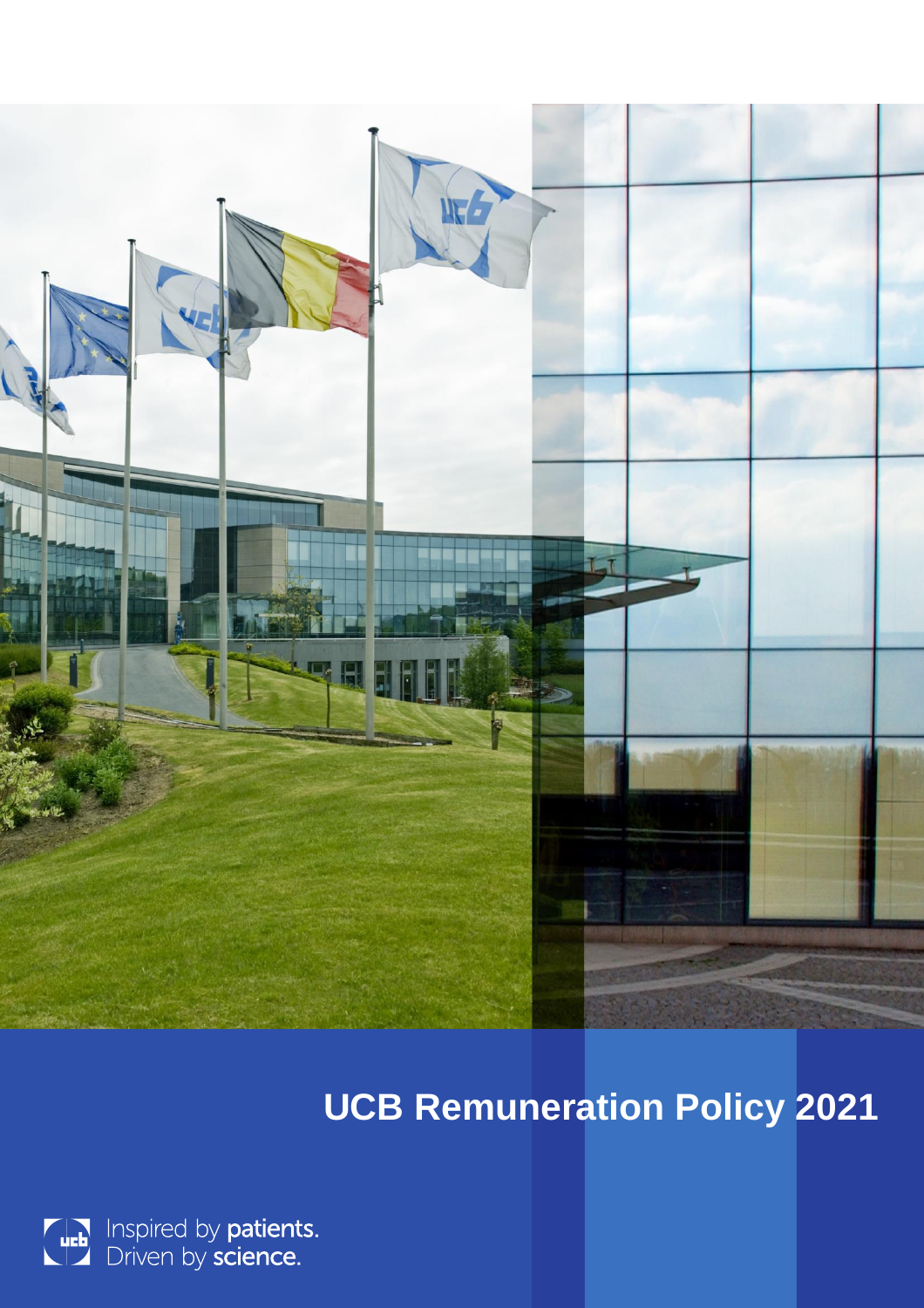# **1. UCB REMUNERATION POLICY 2021**

In accordance with Article 7:89/1 of Belgian Code of Companies and Associations (the "BCCA") and the 2020 edition of the Belgian Code of Corporate Governance ('2020 Code') UCB SA/NV, a Belgian listed company, has established a remuneration policy ('Remuneration Policy 2020') which describes the reward philosophy and related policies applicable to the remuneration of UCB's Executive Committee and Board members (executive and nonexecutive directors).

The Remuneration Policy 2021 is overseen by our Governance Nomination & Compensation Committee ('GNCC'), whose role and responsibilities are described in the Corporate Governance Charter adopted by our Board of Directors. The Remuneration Policy 2021 describes UCB's rationale on how we have developed our remuneration policies and practices in view of our specific context and strategy, considering relevant market practices and in line with the requirements of our Corporate Governance framework.

The Remuneration Policy 2021 was approved by the GNCC on February 19, 2021 and approved by the Board of Directors on February 24, 2021. The Remuneration Policy 2021 is to be submitted at the General Meeting of Shareholders on April 29, 2021 and if approved, will be applicable as from the financial year starting on January 1st, 2021. It will be made available for viewing on the UCB website for as long as it is applicable.

We proactively and continuously engage with our stakeholders to understand how we can improve our impact and positive contributions, including in our remuneration practices and policies. In this updated policy, which supersedes our Remuneration Policy 2020, we introduce several improvements based on feedback we have collected over the last year. Similarly, if a significant portion of votes would be cast against the remuneration policy, UCB would take the necessary steps to address the concerns of those voting against it and consider adapting its remuneration policy.

The Remuneration Policy 2021 is intended to be applicable for four years, unless the GNCC seeks approval for material changes at this policy at an earlier point if appropriate.

# **2. INTRODUCTION AND SUMMARY OF KEY CHANGES**

#### Objective and principles

At UCB, we have a fundamental commitment to enabling people living with severe diseases, their caregivers, and their families to live their best lives. We work in a way that is sustainable for the patients who need our solutions, for our employees, and for wider society, including local communities, our shareholders, and the planet. We continuously need to innovate to bring differentiated solutions with unique outcomes, which help specific patients achieve their life goals and create the best individual experience for them. This also means ensuring access for all who need these solutions, in a way which is viable for patients, society, and UCB.

Our reward offering is designed to attract, develop, and retain talented people who can support us in navigating in an increasingly complex, dynamic, and global healthcare environment. Our priority is to reflect, in our rewards, the strong cultural foundation shared by all our colleagues, to help drive the value that we aim to create for our stakeholders while fostering a working environment where our people can thrive by being happy, healthy and safe.

Our reward principles, which are derived from our Patient Value strategy, apply consistently across UCB, from the CEO and Executive Committee to all our employees. As a consequence, our reward practices and programs, including how skills and performance translate into remuneration, how base salary and variable pay is determined, follows the same principles and frameworks for all our colleagues. In this policy we also highlight how the different elements of executive remuneration are aligned to wider workforce reward practices.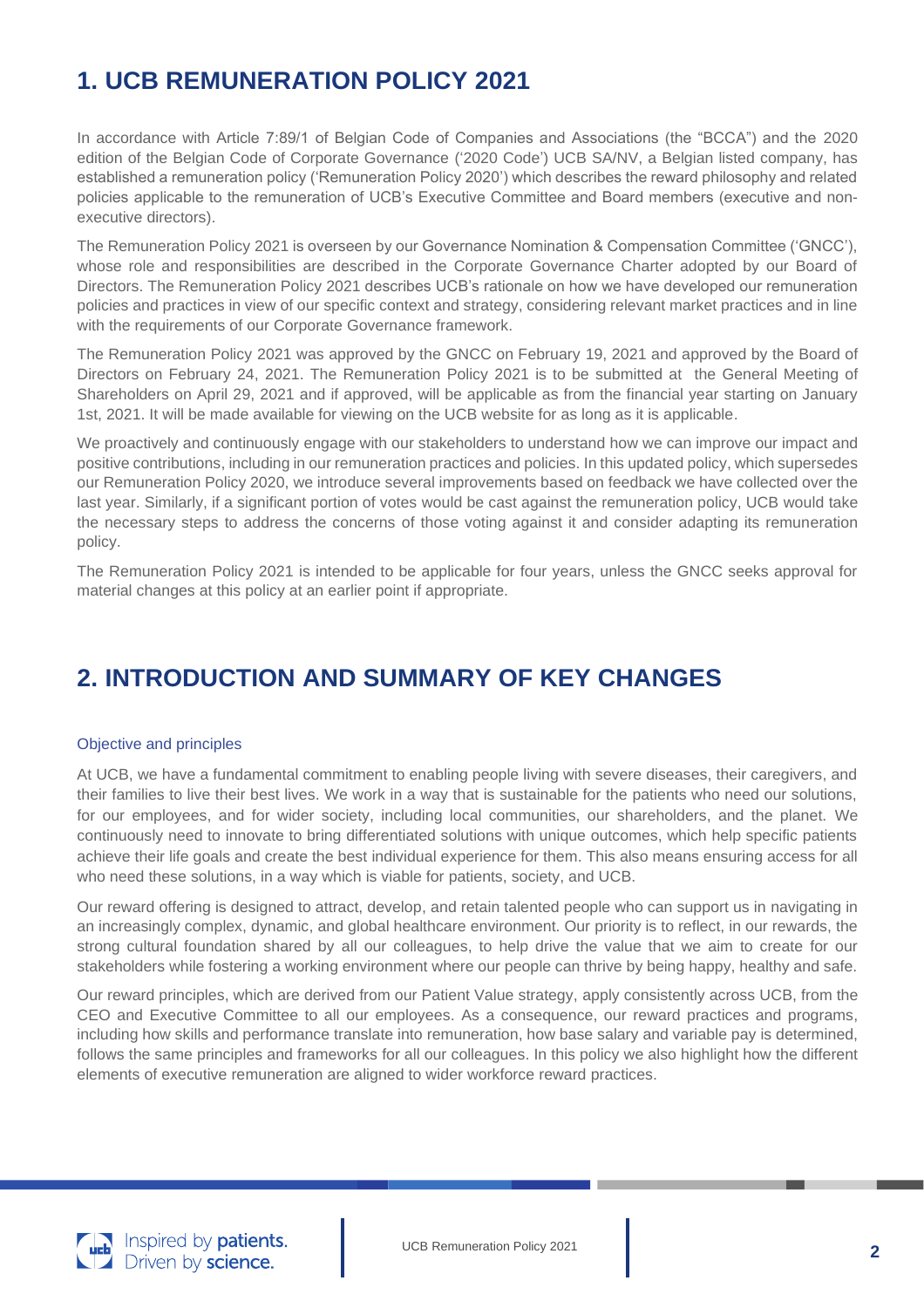#### Key Changes for 2021

As part of our commitment to our stakeholders, we are making several changes in this updated policy, which are further elaborated in this policy:

- increasing the level of transparency of our remuneration disclosure, in particular around our goals and KPIs in relation to variable pay;
- introducing shareholding guidelines for our CEO and Executive Committee members, to align more closely with evolving governance requirements and to formally reinforce existing practices around executive share ownership;
- implementing variable pay clawback and malus provisions for our CEO and Executive Committee

More details on these changes are provided below, as well as additional clarifications requested by some of our stakeholders, for instance on our recruitment arrangements.

We also propose a change to the annual fees for the Chair of the Board, as detailed below.

# **3. REMUNERATION POLICY FOR BOARD MEMBERS**

UCB's Board remuneration policy needs to enable us to attract a diverse team of high caliber individuals, with proven experience and impact linked to our strategic imperatives and stakeholder interests, that share our passion for patient value creation. Our board remuneration also aims to be competitive at an international level, considering our market footprint.

UCB's Board members (non-executive Directors) are compensated for their services through a cash-based compensation program. The level of pay has been set based on benchmarks which include the remuneration of Board members of comparable European biopharmaceutical companies. We look to attract diverse set of Board member profiles that represent our market footprint, so in terms of remuneration – we consider both European Biopharma as well as BEL 20 benchmarks, with European Biopharma data constituting the primary reference, given our need to attract experts with a deep knowledge of our industry. The median levels of this peer group are the target. At the last review in 2019, the level of fees for the Chair was set between the 25th percentile and median of the benchmark and at median level for the other Board members.

Board members' pay consists of a fixed annual payment for the Board and committee membership fee which can vary based on the specific mandate. Board members also receive an attendance fee per meeting attended except for the Chair of the Board who receives only a fixed annual payment. The annual payments are pro-rated according to the number of months served as an active Board member during the calendar year. No long-term equity incentives nor other form of variable pay are granted. Following a full benchmarking and adjustment of Board remuneration made in 2019, and the position that shareholding could create a conflict of interest for long-term mandates, there is no plan to introduce a portion of remuneration in shares of the company for non-executive directors. An update to the level of pay was approved at the General Meeting of shareholders of 25 April 2019.

A change in the annual fee for the Chair of the Board is proposed to the General Meeting of shareholders of 29 April 2021, which would increase these fees from €240,000 to €330,000. This fee will include any participation on Board committees.

This proposal results from a benchmark review that was carried out during 2020 to ensure that UCB could attract the best independent candidate with a deep knowledge of the Biopharma industry, as the current Chair steps down in 2021.

The proposed increased remuneration corresponds to a level closer to the (regressed) median level of our European Biopharma reference UCB peer group, as disclosed in the 2020 Remuneration Report. For more details on these proposed changes, please refer to the Remuneration Report available on UCB website.

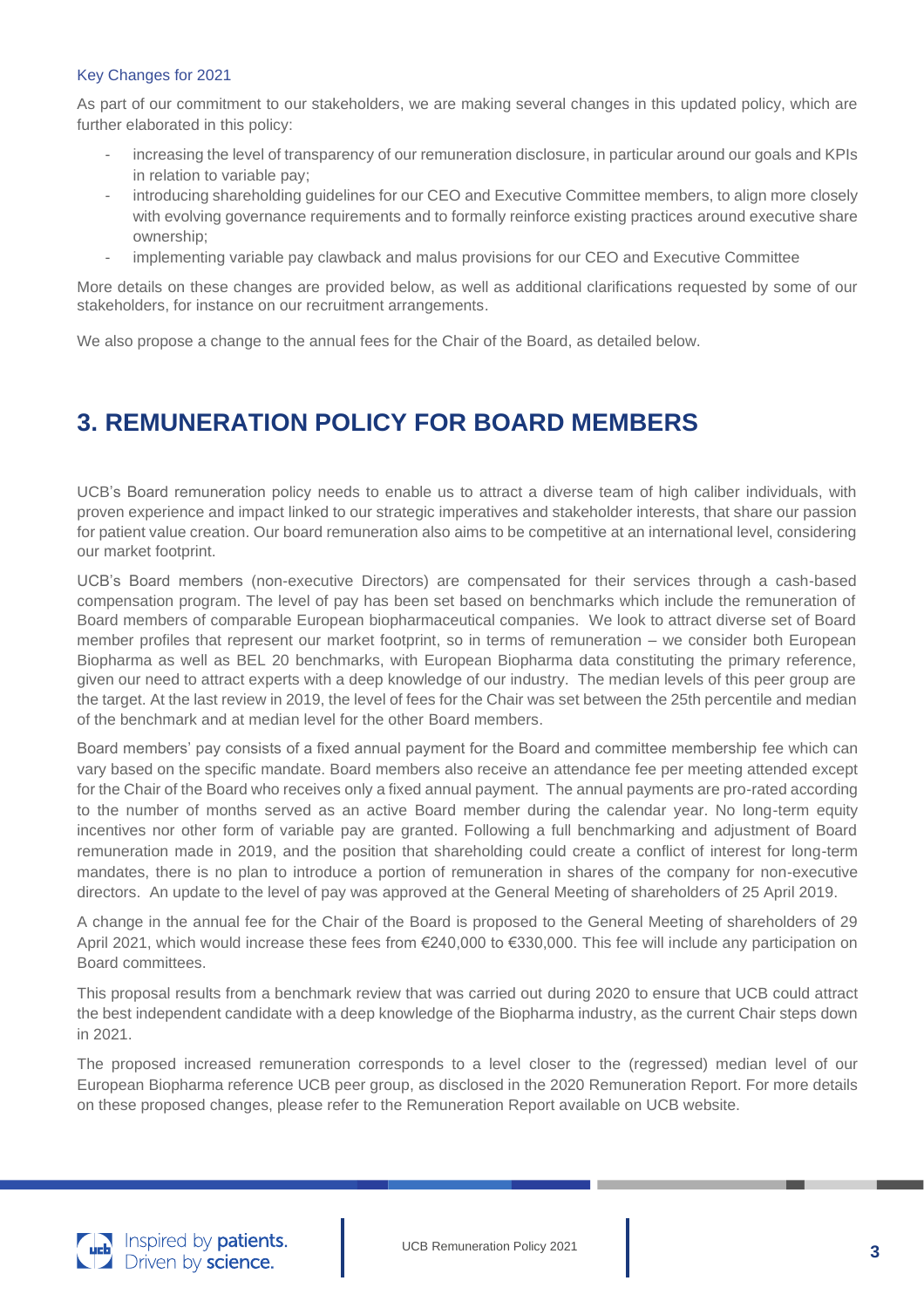Previously, the Chair was non-independent and represented our reference shareholder. On this basis, the annual Board fees for the Chair, which were reviewed in 2019, were aligned to a level closer to the 25<sup>th</sup> percentile of the European Biopharma peer group.

The 2021 remuneration levels for UCB Board members are shared below:

|                           | Board fees  |                                          | Committee fees           |                                        |                          | Other                   |
|---------------------------|-------------|------------------------------------------|--------------------------|----------------------------------------|--------------------------|-------------------------|
|                           | Annual fees | <b>Board Attendance</b><br>(per meeting) | Audit                    | Scientific                             | <b>GNCC</b>              | <b>Travel Allowance</b> |
| Chair of the Board        | € 330 000   | $\overline{\phantom{a}}$                 | $\overline{\phantom{0}}$ | $\overline{\phantom{a}}$               | $\overline{\phantom{0}}$ |                         |
| Vice Chair                | € 120 000   | ∈ 1500                                   |                          |                                        |                          |                         |
| <b>Directors</b>          | ∈ 80000     | ∈ 1000                                   |                          |                                        |                          |                         |
| <b>Chair of Committee</b> |             |                                          |                          | € 33 500 $\in$ 33 500 $\in$ 22 500     |                          |                         |
| Member of Committee*      |             |                                          |                          | $\in$ 22 500 $\in$ 22 500 $\in$ 17 000 |                          |                         |
| Special Travel Allowance* |             |                                          |                          |                                        |                          | ∈ 7500                  |

\*Cumulative with annual board fees except for Chair, as included in annual board fees

Board members are appointed and the length of their terms are approved by the General Meeting of Shareholders. They are at all times subject to dismissal by the General Meeting of Shareholders.

Each member of the GNCC and Board member acts without conflict and always puts the interests of UCB before his/her personal interests. In case a conflict of interest is recognized in the determineration of an element for the remuneration policy, conflict of interest guidelines, as outlined in the Governance Charter, are applied (Chapter 3.3.3 and 3.3.4).

# **4. REMUNERATION POLICY FOR EXECUTIVE COMMITTEE MEMBERS**

To enable our culture to be deeply rooted, we continuously review how our reward tools and programs support our patient value strategy and long-term sustainable growth ambition. The following principles serve as a backbone to the design of our rewards offering across our entire workforce, so that it can supports us in:

- stimulating sustainable high performance and supporting our Patient Value ambition in a dynamic talent landscape;
- enabling an environment of innovation, collaboration and personal growth;
- providing an optimal individual experience by caring about our employees as we do for our patients.

The GNCC ensures that the reward programs applicable to the members of the Executive Committee, including equity incentives, pension schemes and other benefits, are aligned to these principles, are consistent with the overall remuneration framework of the Company, and are fair and appropriate to attract, reward, retain and motivate the Executive Committee team.

The remuneration policy for members of the Executive Committee is set by the Board of Directors based on recommendations by the GNCC. The GNCC meets at least three times per year during which time, among other duties, it:

- considers the market factors affecting the company's current and future pay practices;
- evaluates the effectiveness of our remuneration policies in recognizing performance and determines the appropriate evolution of the plans;
- reviews the financial and non-financial targets of the different performance-based compensation

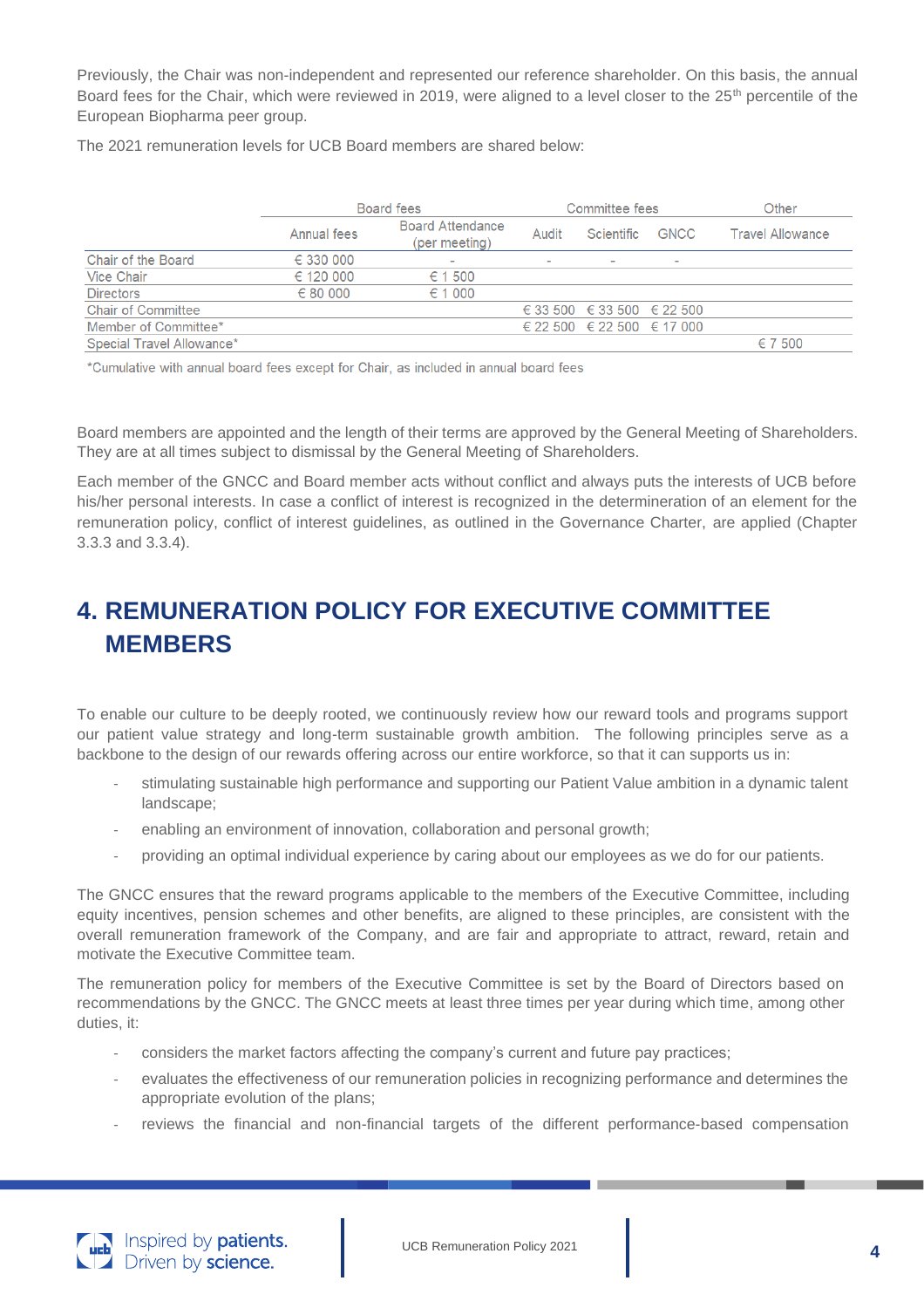programs and

determines the compensation levels of UCB's Executive Committee team in view of their individual roles, competencies and performance.

# BENCHMARK FOR OUR TOTAL DIRECT COMPENSATION

In line with our total reward principles, the form and level of our executive remuneration should be aligned to company performance, individual skills and performance and the relevant practices of comparable global biopharmaceutical companies with which we compete for talent. The GNCC regularly considers the appropriate mix and level of cash and equity awards to offer to its executives based on recommendations from the Talent and Company Reputation department. These recommendations are reviewed with our independent compensation consultant, to ensure the market competitiveness of our total direct compensation and to take into consideration market trends affecting our sector. An individual market assessment is typically conducted every other year to assess the competitiveness of the total direct compensation components for each executive.

The total direct compensation ("TDC") package is composed of two main elements:

- a fixed compensation element: base salary
- a variable compensation element: consisting of a bonus and long-term incentives

The CEO and Executive Committee target total direct compensation mix is as shared in the remuneration section of our Integrated Annual Report.

UCB refers primarily to a European peer group for comparing pay policy and decisions. A separate U.S. peer group is maintained to ensure a good understanding of this specific market, given the international character of our Executive Committee, but is not the reference for our pay policy, for instance when setting bonus and LTI target levels.

Both groups include international biopharmaceutical (pharmaceutical and/or biotechnology) companies with whom UCB competes for talent. These companies vary in size and therapeutic area.

We prioritize peer companies that are fully-integrated biopharmaceuticals operating in a complex research-driven environment and including development and commercialization capabilities. Where possible we aim to include companies competing in the same therapeutic areas.

While we do target companies that broadly reflect UCB's size, company size is not the primary factor, given the limited nature of this group. Regression analysis is therefore used, where relevant, to adjust the market data to UCB's size. The composition of our compensation peer group is regularly monitored and adjusted as needed, for instance when industry consolidation leads to less robust benchmarking.

UCB's competitive positioning policy is to target median pay levels of this peer group for all elements of total direct compensation. The LTI target levels are benchmarked against European biopharma levels. The actual compensation for each individual is determined considering their experience in relation to the benchmark as well as their impact on company performance. We also target the median of the biopharma market for our broader workforce remuneration.

The GNCC is guided by the benchmark set above, as well as the compensation program described below. Under exceptional and isolated circumstances, the GNCC may temporarily deviate from this Remuneration Policy 2021 if such deviation serves the long-term interests and sustainability of UCB or assures its viability. In such case, the GNCC shall present a special request for an exception to the Board, for discussion and approval. As applicable, the Remuneration Report shall include information on any deviation during the relevant financial year, including its justification.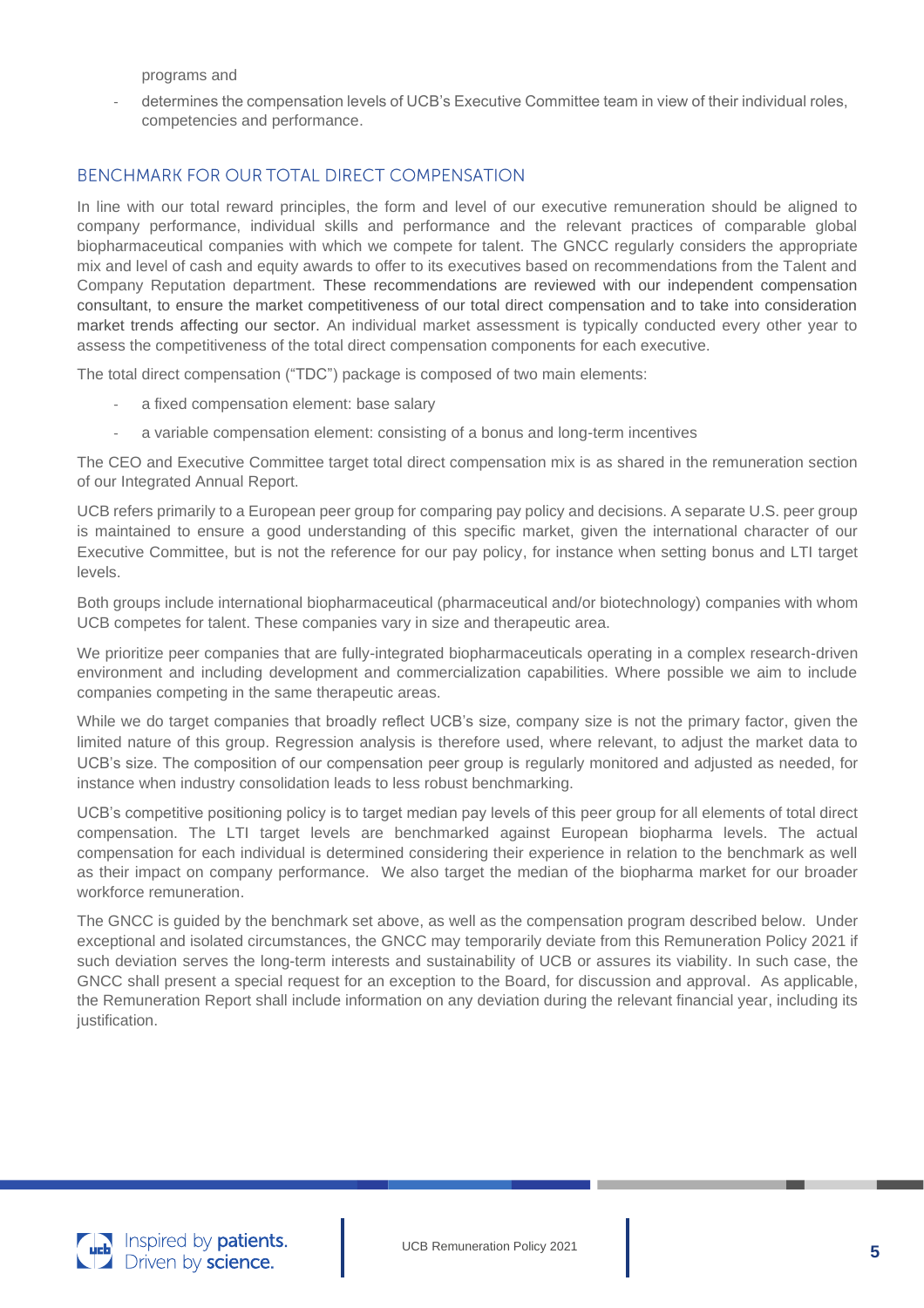# REWARD FLEMENTS AND PAY FOR PERFORMANCE

Our reward program aims to reward our employees and executives in a competitive and market-aligned manner, for their responsibilities as well as individual and corporate performance.

In addition to the base salary and performance-related variable pay, our executives are eligible for a range of benefits and perquisites. The remuneration structure aims to align with market practices as well as Belgian corporate governance legislation and European regulations on executive compensation.

The GNCC makes compensation proposals for the CEO to the Board. The CEO provides compensation recommendations for the other Executive Committee members to the GNCC for endorsement.

Below we describe how each element of total remuneration is determined and how performance is embedded in the variable components.



#### **FIXED REMUNERATION COMPONENT: BASE SALARY**

The target base salary is defined in relation to the specific job dimensions and the median level of base salary that the market typically pays for such a role. The actual base salary level of the individual depends on the extent to which he/ she impacts the business and their level of skill and experience. The evolution of base salary depends on the individual's level of sustained performance and the evolution of the benchmark. Annual increases are largely in line with average salary movements across the wider workforce in the applicable geography.

#### **FIXED REMUNERATION COMPONENT: FEES**

Any Board fees for Executive Directors are paid on top of the remuneration received as an Executive. Currently, the only Executive Director is the CEO, so that this rule is only applicable to the CEO.

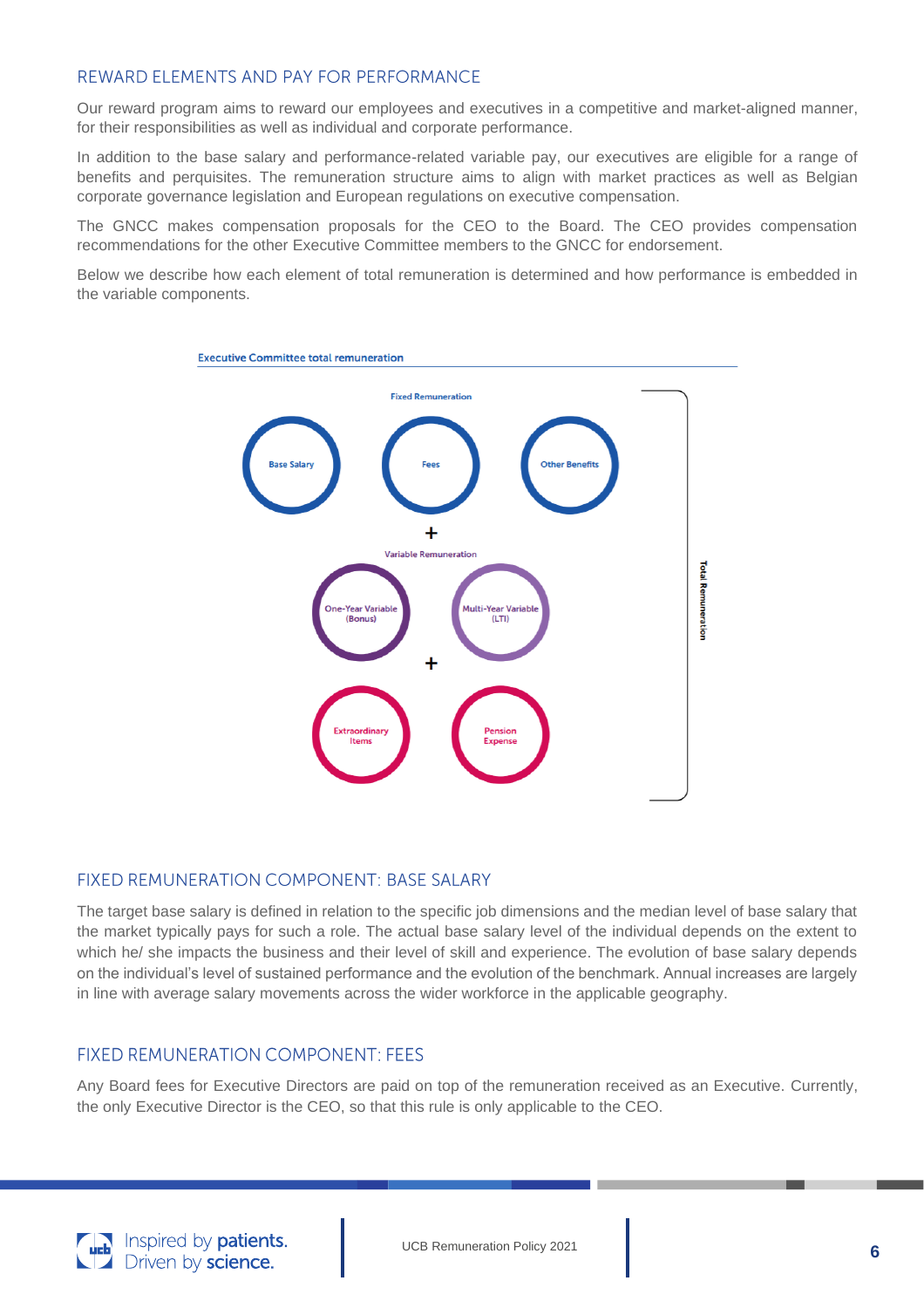#### FIXED REMUNERATION COMPONENT: OTHER BENEFITS

Members of the Executive Committee also participate in an international healthcare plan and to an executive life insurance. Executive Committee members are also provided with certain executive perquisites such as a company car and other benefits in kind. Executive Committee members that were previously or are now on assignment internationally with UCB can receive additional benefits in kind in line with our Corporate International Mobility policies. These may include (but are not limited to): relocation, housing allowance, home leave, tax and social security equalization. Benefits arising from these policies are disclosed in the Remuneration Report in the section Compensation of the Chief Executive Officer and the Executive Committee ("Other Benefits").

### **VARIABLE REMUNERATION COMPONENTS**

Target variable compensation levels (bonus and long-term incentives or "LTI") are set considering the median market level of our compensation peer group. These targets are subject to the application of performance multipliers which consider company performance, individual results as well as individual behaviors and a holistic consideration of long-term value creation for patients.

Both the short-term (bonus) and long-term incentives consider performance against targets which are set by the Board. Throughout the performance period, the ongoing achievements are monitored and at the moment of vesting or payout, the final results are validated by the corporate finance department before final approval by the Audit Committee and the Board.

The total direct compensation (base salary plus bonus and long-term incentives) is highly variable depending on individual and corporate performance as illustrated below. A bonus will only be due if an acceptable threshold of company and/or individual performance is achieved. To reach 100% of bonus a stretched target must be met and only with very exceptional company and individual performance can the maximum be achieved. The pay for performance impact can be illustrated as follows for the CEO and is described in more detail later in this section.



# **ONE YEAR VARIABLE REMUNERATION: BONUS**

The bonus is designed to reward employees for the performance of the company and of the individual over a time horizon of one year. The bonus target is subject to a double performance multiplier which consists of a Corporate Performance Multiplier ("CPM") and an Individual Performance Multiplier ("IPM"). The mechanism provides a direct link between individual contribution and company performance which are interdependent. The calculation mechanism delivers significant value when both company and individual performance are above expectations. Conversely if company and/or individual performance levels are lower than expectations this is reflected through significantly diminished value. As the bonus calculation is based on a double multiplier, a Corporate Performance Multiplier of 0% results in there being no bonus payout, regardless of individual performance. An Individual Performance Multiplier of 0% also results in there being no bonus payout, regardless of Corporate performance.

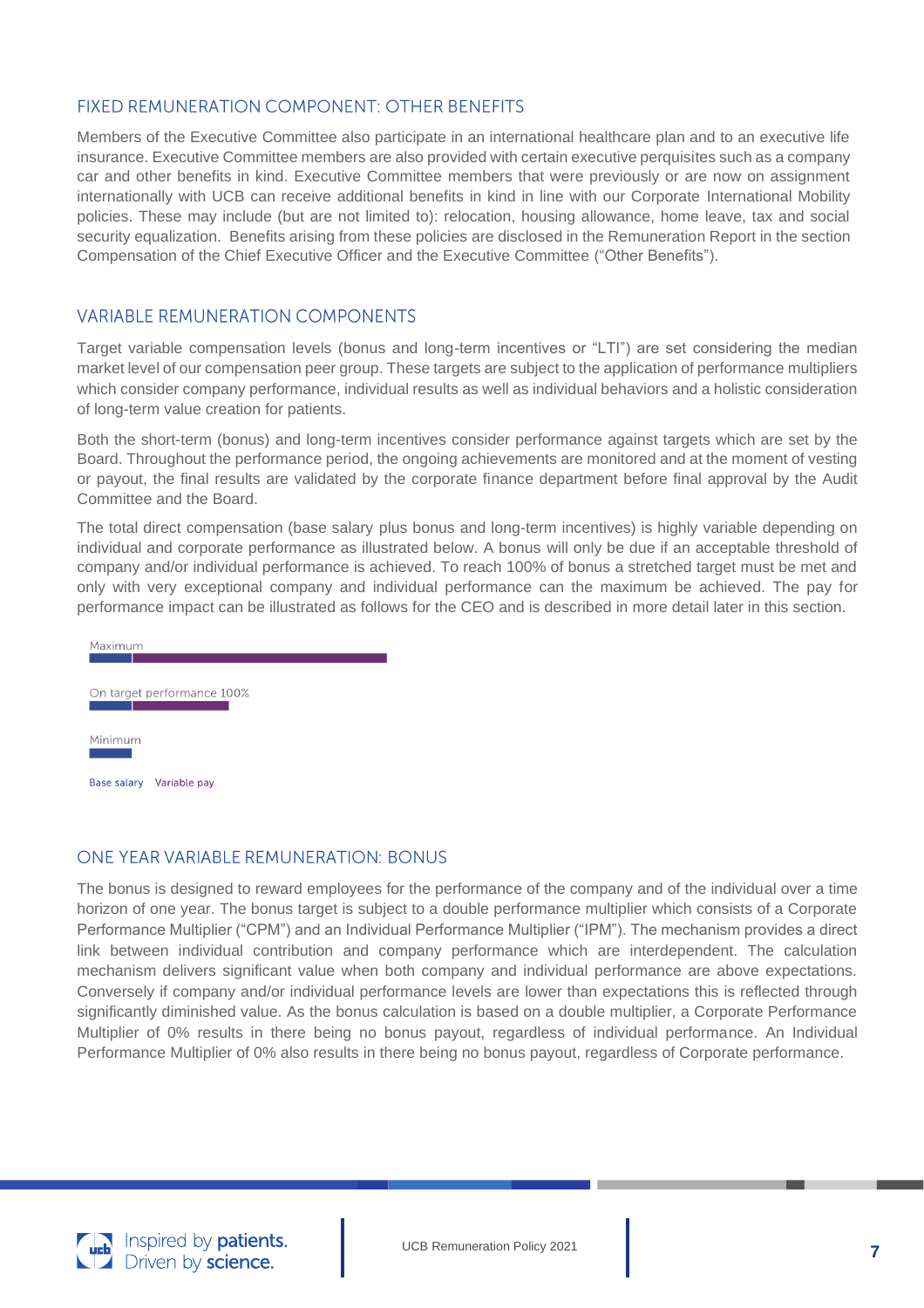# **CORPORATE OBJECTIVES**

To encourage focus on revenue growth but also on underlying profitability, UCB currently considers annual Adjusted Earnings Before Interest Tax Depreciation and Amortization (" Adj. EBITDA") as a shared short-term corporate performance metric, for the CEO and Executive Committee, as well as the wider workforce, under the corporate bonus plan. As Adj. EBITDA is a proxy for UCB's underlying profitability, this ensures that the overall bonus plan is self-funding, and also rewards collective efforts across the organization.

The target is set at a level that the GNCC considers to be suitably challenging while the payout curve is balanced to incentivize high performance, while not encouraging excessive risk-taking. A threshold is set at a level that is deemed to be the minimum acceptable level of performance, and as the target is stretched, the maximum can be reached only if truly exceptional performance is attained. The payout curve is shared in the annual Remuneration Report.

#### **INDIVIDUAL OBJECTIVES**

The Individual Performance Multiplier ("IPM") is defined according to the extent to which annual objectives have been met, as well as the extent to which the individual has carried out their duties in line with UCB's Patient Value principles and expected behaviors. This approach is applied consistently across our employee population.

The CEO's individual objectives mainly represent the overall company objectives, covering both financial and extrafinancial priorities. The CEO's individual objectives can be summarized under the following categories, representing the value UCB aims to create for all stakeholders. No specific weighting is defined per category as we believe that performance needs to be measured in a holistic and qualitative way, considering short-term impact and overall long-term company sustainability. The GNCC and Board consider all relevant elements to arrive at the IPM for CEO.

| <b>Performance</b><br>measure     | <b>Value Creation</b>                                                                                                                                                                                                                                                                                                                                                                                                                                                                              |
|-----------------------------------|----------------------------------------------------------------------------------------------------------------------------------------------------------------------------------------------------------------------------------------------------------------------------------------------------------------------------------------------------------------------------------------------------------------------------------------------------------------------------------------------------|
| <b>Financial</b><br>priorities    | Sustainability is our business approach. Our financial health is key to our overall sustainability<br>and ability to continue to create value for patients, our employees, and society more widely, now<br>and into the future. Among others, there is a strong focus on delivering on the following financial<br>targets:<br>Revenue<br>$\bullet$<br>Profitability-related priorities<br>$\bullet$<br>Net Sales across our product portfolio<br>$\bullet$<br>Cashflow generation<br>$\bullet$     |
| Extra-<br>financial<br>priorities | Value for patients - building a pipeline of differentiated solutions and improving patient access<br>to these solutions<br><b>Value for our people</b> – fostering a working environment where our people can thrive by being<br>happy, healthy and safe<br><b>Value for the planet</b> - transitioning UCB towards a low carbon and green economy<br>Other – priorities that span several of the above such as societal value or other company<br>strategic goals and personal development goals. |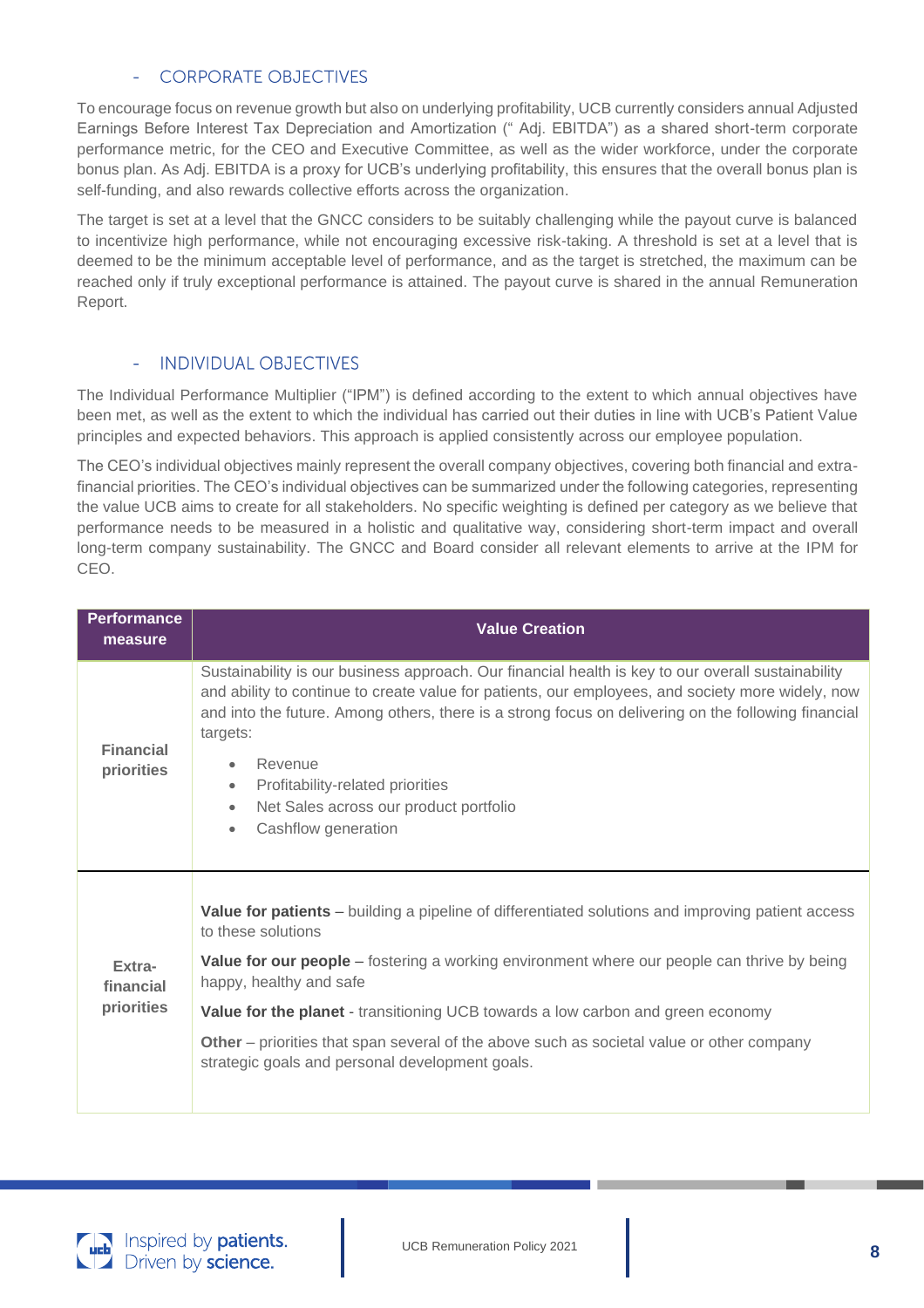Other Executive Committee members' goals are derived from the same goals and according to their specific area of impact. UCB is currently embedding its sustainability goals within the objectives of the entire Executive Committee. As we gain experience with these goals and KPIs, our aim is to integrate these into our corporate objectives to illustrate our collective commitment.

UCB periodically reviews its performance metrics in view of business and stakeholder priorities.

The individual objectives for the CEO are proposed by the GNCC for approval by the Board of Directors. For the CEO as well as the Executive Committee, these objectives are set and agreed at the beginning of the year. Feedback is shared with each Executive Committee member throughout the year, to ensure a sharp focus on expected results and to provide essential input into areas of improvement and development. A final review is conducted at the end of the performance period. During the year-end review, the GNCC proposes the IPM for the CEO to the Board based on the performance assessment at the end of the cycle. The CEO proposes the IPM for each of the other Executive Committee members to the GNCC for endorsement. In discussing individual performance, the GNCC considers the achievement of the financial, quantitative objectives of the CEO as well as the non-financial aspects.

The overall bonus opportunity is capped at 175% of the target for the CEO and the Executive Committee.

# MULTI-YEAR VARIABLE REMUNERATION: LONG-TERM INCENTIVES (LTI)

To ensure sustainable performance, our Upper Management remuneration practice links a significant portion of equity-based compensation to mid-term and long-term company financial and non-financial strategic goals. The LTI program is benchmarked against European biopharmaceutical company practices. Our current program for our executive committee is a two-tiered incentive program which includes a stock option plan and a performance share plan. To ensure a high company performance driven focus, Stock awards, that vest based on time-based criteria, are part of our LTI mix for other employees in the organization, but are no longer part of our annual LTI Plans for the Executive Committee. Eligibility for participation in the LTI Plans is at the Board's discretion.

The long-term incentive target is expressed as a percentage of base pay and is reviewed periodically. The actual grant size, which is capped at 150% of target, is adjusted in view of individual past performance as a proxy for future impact and value creation, as well as other factors such as market premiums for certain roles. The resulting value is translated into a number of long-term incentives using the binomial value of each award and spread across our long-term incentive vehicles based on a set allocation. This allocation is reviewed periodically, and the current allocation 30% stock options and 70% performance share plan. The current long-term incentive vehicles for the CEO and our other Executive Committee Members include:

# **STOCK OPTIONS**

The Stock Option plans allow the beneficiary to purchase a UCB share at a certain price following defined vesting period. The vesting period is typically three years from the date of grant but can be longer depending on local practices. Once vested, stock options can be exercised when the share price exceeds the grant price and thus executives are incentivized to increase the share price over the vesting period. Other vehicles which follow the same vesting rules as the Stock Option Plans may be used outside of Belgium depending on local practices. UCB does not facilitate the entering into derivate contracts related to Stock Option, or hedge the risk attached, as this is not consistent with the purpose of the Stock Options. In the U.S., Stock Appreciation Rights are granted instead of stock options. These follow the same vesting rules as the Stock Option Plans but are settled in cash rather than in shares according to the appreciation in value of UCB stock. All stock options and stock appreciation rights expire on their tenth anniversary from the date of grant. The grant price is fixed on the grant date without further discount on the underlying UCB share price. For executives holding a Belgian contract taxes are due at the moment of grant based on the underlying value of the options.

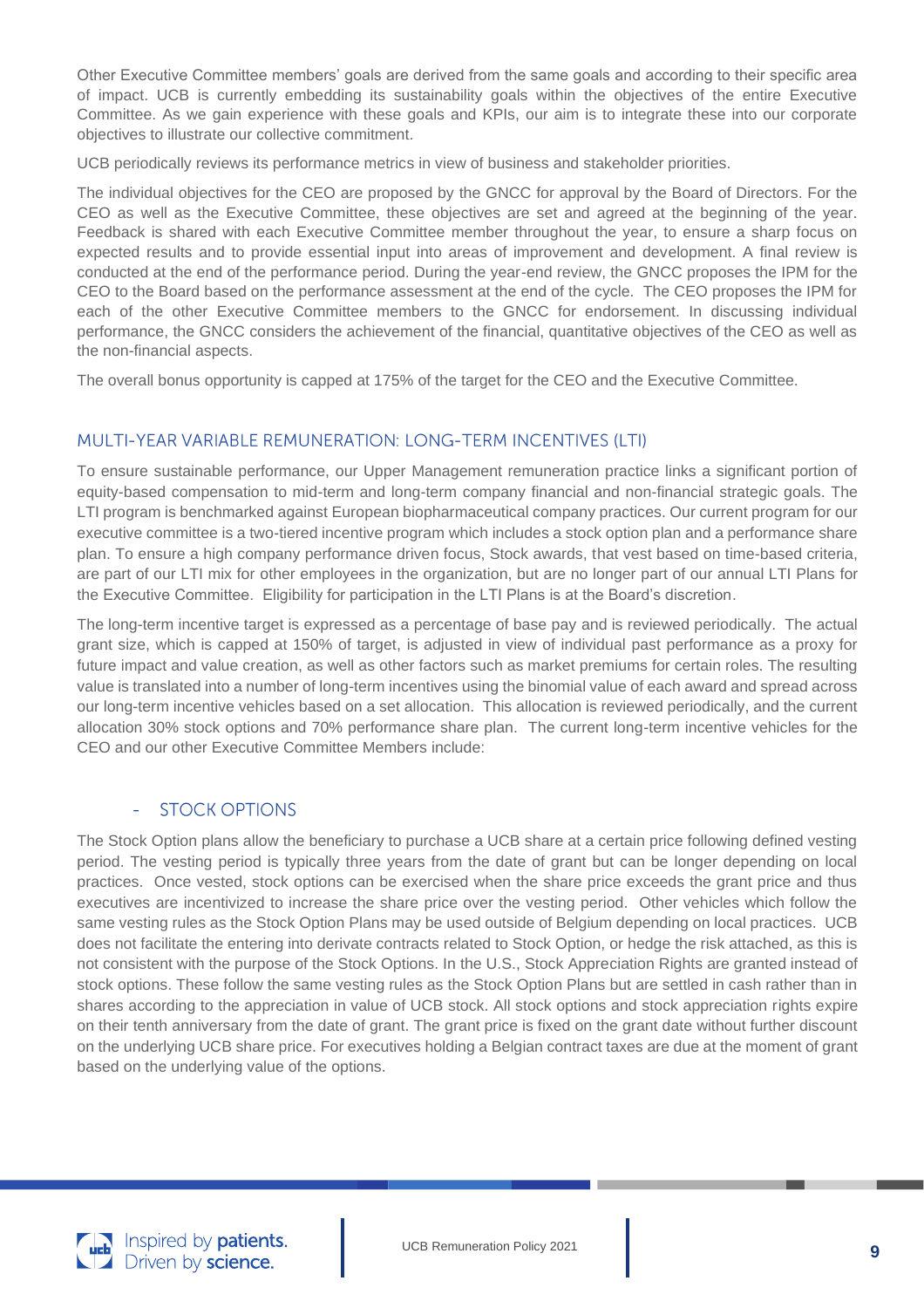#### PERFORMANCE SHARE PLAN

The Performance Share Plan aims at rewarding executives for specific achievements aligned with company strategic priorities. Performance shares are grants of UCB common stock to the executive group for which certain pre-established company-wide targets must be met at the time of vesting to trigger payout. The performance criteria and targets are defined by the Board upon proposal of the GNCC at the time of grant. The metrics used in this plan must be relevant to company and stakeholders' interests while being within the influence and control of our executives. They also must be measurable over the plan's time horizon of 3 years.

The number of shares awarded at grant is adjusted at the end of the vesting period, 3 years later, based on the company's performance against its goals over this period. If actual company performance is below a specified threshold or the beneficiary leaves prior to vesting, then no shares are awarded. The maximum vesting is at 150% of the original grant which is due if results are significantly above the original targets. The target is set at a level which is sufficiently stretched, and the maximum is linked to performance that would be considered exceptional.

The plan currently includes criteria that ensure a continued emphasis on growth and sustainability, so that we can continue to invest in innovative solutions for patients.

#### **SHARE OWNERSHIP GUIDELINES**

The Board has set a minimum threshold of shares of the company to be held at any time by the CEO and Executive Committee members, as set out below:

- CEO: **150%** of gross base salary
- Executive Committee members: **50%** of gross base salary

This is in addition to ongoing unvested LTI plans which at any moment also represent an important share-based, long-term interest for the CEO and Executive Committee members.

As our stock option plan, which represents 30% of the annual LTI grant value for the CEO and Executive Committee, is a 10 year plan (from the moment of grant), with a minimum 3 year vesting condition, we believe that this plan has an intrinsic ownership effect from the moment of vesting and do not encourage executives to exercise options to meet the shareholding guideline. In addition, for those Executive Committee members with a Belgian contract, taxes are due at the moment of grant which further emphasizes the ownership principle.

We therefore expect that shares vesting from the performance share plan, which represents 70% of the annual LTI grant value for the CEO and Executive Committee, to be primarily used to reach the share ownership guideline. The vesting of performance shares is dependent on reaching the performance targets. It is also important to note that a certain number of shares are delivered in cash to fund individual tax and social security obligations and therefore the remaining shares are used to build these share holdings.

As from January 2021, the CEO and existing Executive Committee members have five years to reach these thresholds. The same principle would apply for any future appointed members. Given that our LTI plans have a minimum vesting period of 3 years, typically a minimum of 2 years of LTI grants would be needed to reach this requirement.

### **OTHER COMMENTS ON VARIABLE PLANS**

As from 2021, the Board has introduced clawback and malus conditions in its variable pay plans (bonus and LTI plans) for the CEO and Executive Committee. In case of a triggering event (such as a restatement of consolidated financial statements, fraud or serious misconduct, a material breach of UCB's Code of Conduct or Dealing Code and/or conduct or actions that can reasonably be expected to cause reputational harm to UCB) the company will have the ability to clawback up to three years of bonus or LTI (vested and unvested) from the CEO and/or any member of the Executive Committee.